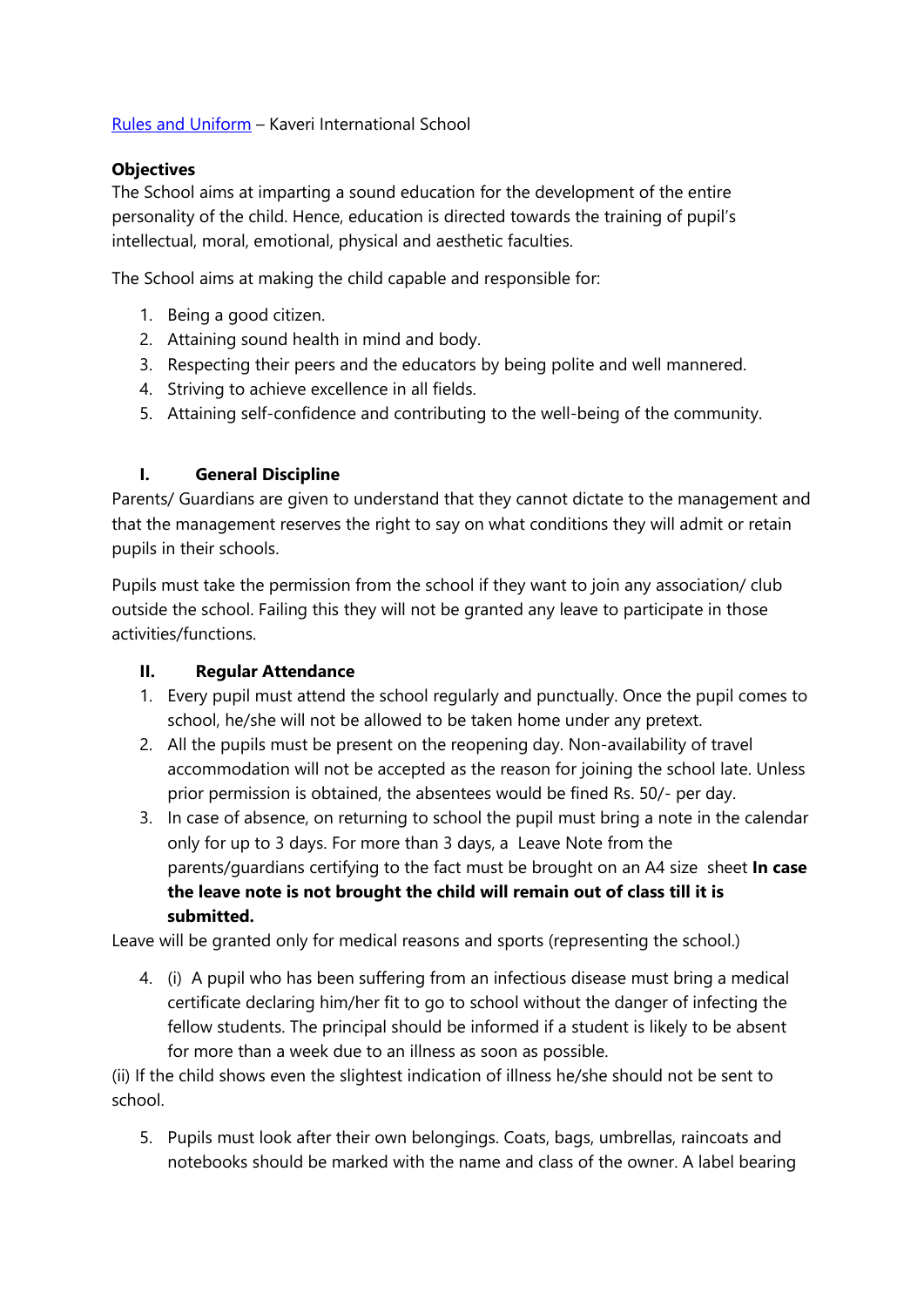the child's name, standard and section must be attached to the inside of the sweater. It is not advisable for a child to have any cash or other valuable articles with him/her while in the school.

- 6. Any damage done to school property must be remedied at the cost of the offender.
- 7. The school gates will be closed at 8:30 a.m. No child will be permitted to enter the premises thereafter.

## **III. School Uniform.**

- 8. On school days, for school functions and during the examinations, each pupil must wear a clean uniform. Watches are not allowed.
	- i. *For Boys -* Close haircut, uniform, black belt, beige socks and black shoes.
	- ii. **For Girls** Hair tied back with a black nylon band. No fancy hairstyle is allowed. Uniform, beige socks, black shoes.
- 9. The child should be in complete uniform whenever he/she comes to school, be it on a holiday, or for any other reason. Each pupil should have at least two sets of uniform.

## **IV. Open Day:**

- 10. Once every term, parents are invited to meet the teachers and discuss their child's progress. The date of the meeting will be notified during the term.
- 11. School Planner-cum-Calendar are important means of communication with parents. Please refer to them regularly.

#### **V. Parents' Participation**

12. Homework-

The homework in the diaries and the General Remark Page must be signed every Friday by the parents/guardians as a proof of having read them.

- 13. On no account can the Parents/Guardians/Attendants of the children go to the classes directly to meet the teachers during the working hours. They must see the Supervisor, who will deal with the matter. Parents may meet teachers only with prior appointment.
- 14. Parents are requested to co-operate with the school with the discipline and behaviour of their wards. Carrying of CDs and Cassettes is strictly prohibited. Parents are requested to check their wards' bags periodically.
- 15. Parents should also take a keen interest in the pupils' preparation of daily lessons.
- 16. It is the duty of the parents to ensure that their wards come to school in clean uniform, neatly dressed, and in time for class.
- 17. Parents/Guardians are requested to inform the school authorities in case of any change in their address or telephone number.
- 18. When writing to the Principal, parents are requested to mention the standard in which their children are studying.
- 19. No pupil shall take Private Tuitions from Kaveri International School teachers.
- 20. Parents/Guardians are requested to not take their wards away from the school during the working hours unless their wards are unwell.